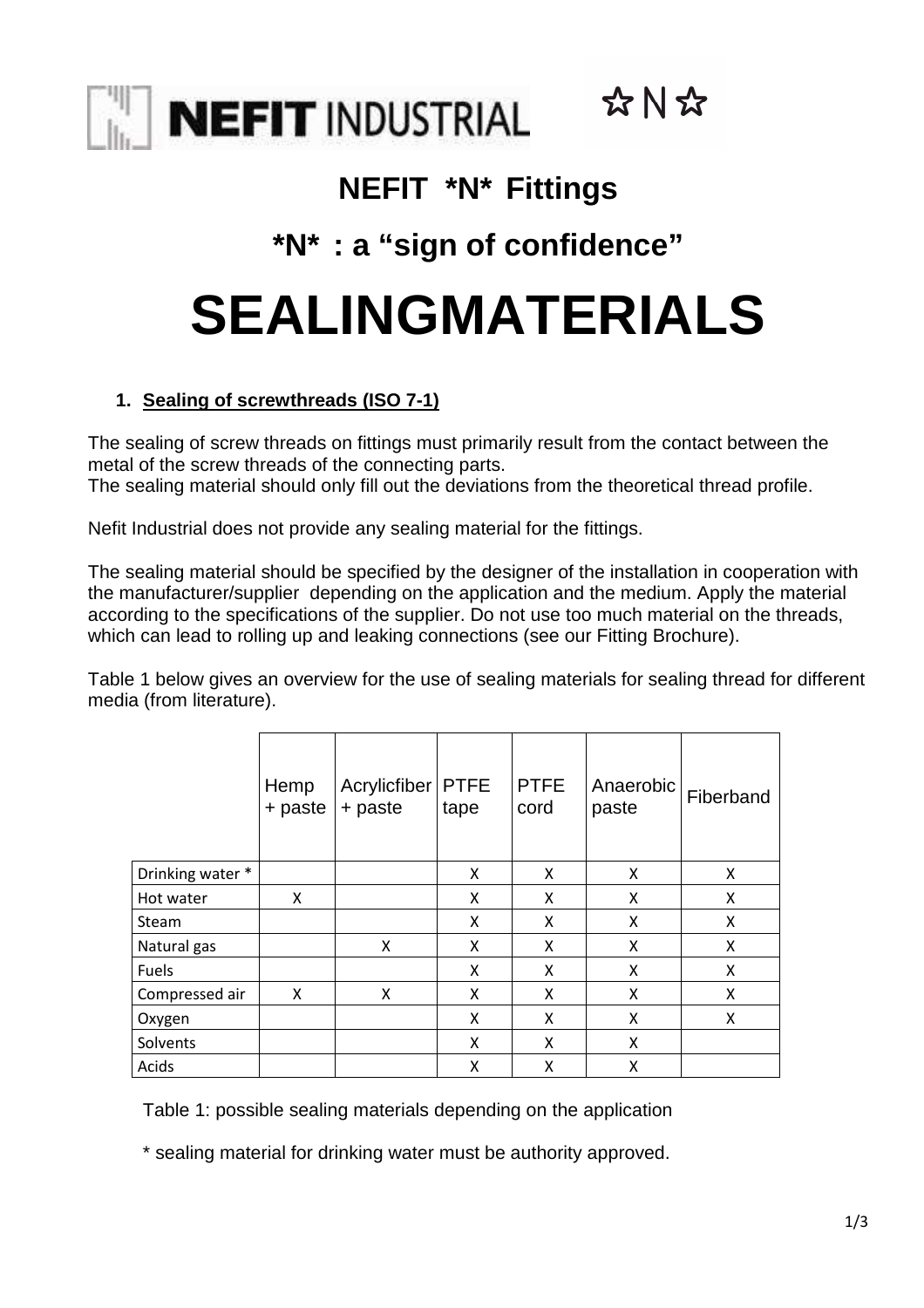

NB: the combination of screw threads according to ISO 7-1 and ISO 228-1 is not suitable as sealing thread!

### **2. Sealing of flat faced couplings**

Nefit Industrial does not supply gaskets in or with the flat faced couplings.

The material and the dimensions of the gaskets must be specified by the designer in collaboration with the manufacturer/supplier depending on the application and the medium. Depending on the coupling dimension gasket thicknesses between 2 and 3 mm can be used. For recommendations for the diameters of the gaskets: see table 2 (EN 10242 table 27 and ISO 49 chapter 36).

| Coupling<br>dimension<br>(inch) | Union nut<br>thread<br>(inch) | Inside-<br>diameter<br>d<br>(mm) | Outside-<br>diameter<br>D<br>(mm) |
|---------------------------------|-------------------------------|----------------------------------|-----------------------------------|
| 1/8                             | G 1/2                         |                                  |                                   |
| 1/4                             | G 5/8                         | 13                               | 20                                |
| 1/4                             | G 3/4                         | 17                               | 24                                |
| 3/8                             | G 3/4                         | 17                               | 24                                |
| 3/8                             | G 7/8                         | 19                               | 27                                |
| 1/2                             | G 1                           | 21                               | 30                                |
| 1/2                             | G 1 1/8                       | 24                               | 34                                |
| 3/4                             | G 1 1/4                       | 27                               | 38                                |
| 1                               | G 1 1/2                       | 32                               | 44                                |
| 11/4                            | G <sub>2</sub>                | 42                               | 55                                |
| 11/2                            | G 2 1/4                       | 46                               | 62                                |
| $\overline{2}$                  | G 2 3/4                       | 60                               | 78                                |
| 21/2                            | G 3 1/2                       | 75                               | 97                                |
| 3                               | G 4                           | 88                               | 110                               |
| 4                               | G 5                           |                                  |                                   |
| 4                               | G 5 1/2                       |                                  |                                   |

Table 2: recommended diameters of gaskets for flat faced couplings

#### **3. Sealing of conical couplings**

The sealing of conical couplings is made by the contact between the metal of the coupling parts.